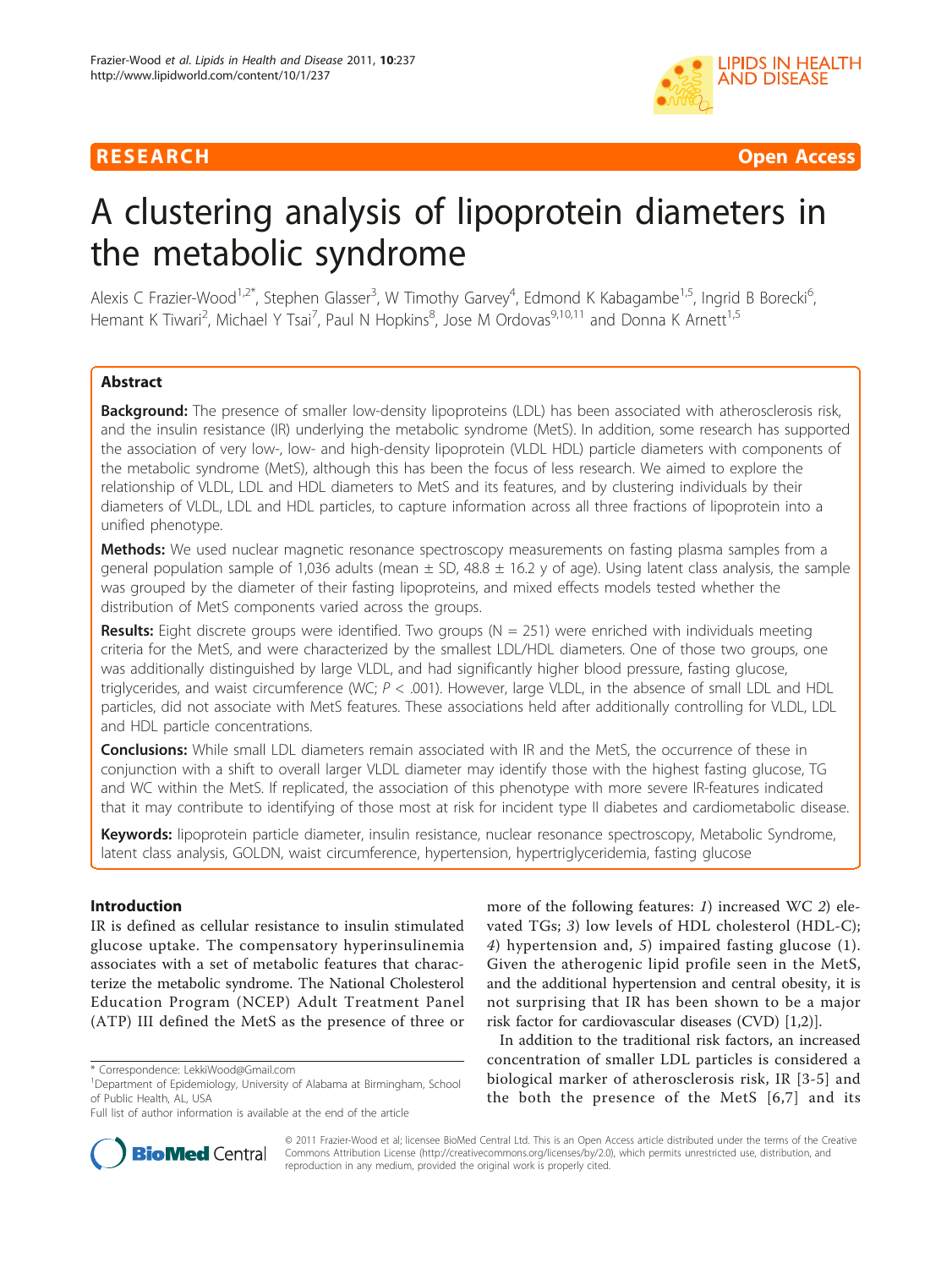individual components, including raised TG [\[5,8](#page-6-0)] and fasting glucose [\[4](#page-6-0),[9](#page-6-0)], lowered HDL-C [\[8](#page-6-0)], increased WC [[10](#page-6-0)] and hypertension [[11](#page-6-0)]. In addition to the smaller LDL particles seen in MetS, some preliminary evidence suggest associations between IR and larger VLDL particles, and between IR and smaller HDL particles [[3,4](#page-6-0),[12-14\]](#page-6-0). Despite these associations, how the diameters covary across the three fractions is poorly understood, and, as yet, information on all three fractions of lipoprotein diameter has not been captured into a single phenotype and examined for its relationship to disease.

Our first aim was to report how the diameters correlate across VLDL, LDL and HDL particles and confirm the association between the diameter of each fraction of lipoprotein and features of the MetS. Our second aim was to capture the relationship between all three fractions into a single trait, by clustering individuals into groups according to their similarities across all three fractions of lipoprotein simultaneously. We further aimed to examine the distribution of the MetS, and its individual components across these groupings, and assess whether any association between group and IR help when controlling for overall lipoprotein concentrations. This latter step was conducted to ascertain whether any association between MetS features and lipoprotein diameter occurs independently of lipoprotein concentrations, which has been the focus of much previous research.

#### Results

#### Group characteristics in lipoproteins, and their association with components fo the MetS

Table 1 gives sample characteristics for lipoprotein subfraction distribution. Within the sample as a whole, LDL diameter was highly correlated with HDL diameter  $(r =$ .78;  $P < 0.0001$ ), but VLDL diameter was not significantly correlated with LDL diameter ( $r = -0.02$ ;  $P = 0.51$ ) nor HDL diameter ( $r = .02$ ;  $P = .54$ ).

Table 2 presents the correlations between individual particle diameters and components of the MetS. LDL and HDL particle diameters were significantly correlated with all MetS components ( $P < .001$ ). VLDL correlated with MC, fasting glucose and TGs and systolic BP (P < .001), but did not correlate with HDL-C nor diastolic BP ( $P > .05$ ).

#### Eight groups of lipoprotein diameter clustering

LCA identified 8 groups (classes) of individuals. Group characteristics are reported in table [3.](#page-2-0) All groups showed a good internal reliability of  $\alpha > 0.7$ . Group 7 consisted of only 7 individuals, while the sample size of the other groups ranged between 43-242 subjects, so data from group 7 should be interpreted with caution. However, analysis without group 7 did not change the

| <b>Characteristic</b>                             | Mean $(\pm$ standard deviations), or<br>percentage |
|---------------------------------------------------|----------------------------------------------------|
| Demographics                                      |                                                    |
| Male, %                                           | 47.8                                               |
| Age, y                                            | 48.8 (16.2)                                        |
| <b>MetS</b> features                              |                                                    |
| WC: cm                                            | 96. 7 (16.8)                                       |
| Fasting glucose, (mmol/L)                         | 5.63(1.0)                                          |
| Diabetes, %                                       | 8.2                                                |
| Raised blood pressure (> 130/> 85<br>mm Hg), %    | 29.8                                               |
| Systolic blood pressure, mm Hq                    | 116.1(16.7)                                        |
| Diastolic blood pressure, mm Hg                   | 68.6 (9.7)                                         |
| Fasting TGs (mmol/L)                              | 1.6(1.3)                                           |
| Fasting HDL-C (mmol/L)                            | 1.2(0.3)                                           |
| Average no. of MetS counts per<br>group member    | 2.2(1.5)                                           |
| MetS, %                                           | 38.2                                               |
| Sera lipoprotein particle concentrations (mmol/L) |                                                    |
| <b>VLDL</b>                                       | 74.1 (49.8)                                        |
| LDL                                               | 1374.1 (472.7)                                     |
| <b>HDL</b>                                        | 31.1(5.6)                                          |
| Average particle diameter (nm)                    |                                                    |
| <b>VLDL</b>                                       | 51.3 (7.8)                                         |
| LDL                                               | 20.8(0.9)                                          |
| <b>HDL</b>                                        | 8.8(0.5)                                           |

pattern or significance of the results, and thus, the results are presented for the full data sample.

## Group characteristics in lipoprotein concentrations

Notably group 6 had the second largest VLDL diameter, but did not have a high concentration of VLDL particles, indicating that VLDL particle diameter gives information that is not analogous to the absolute concentration of the VLDL fraction. This was not the case for the LDL fraction, where the average diameter decreased as the LDL concentration increased.

|  |                                    | Table 2 Pearson correlation coefficients between MetS |  |
|--|------------------------------------|-------------------------------------------------------|--|
|  | features and lipoprotein diameters |                                                       |  |

|                 |             | <b>Lipoprotein Diameters</b> |            |
|-----------------|-------------|------------------------------|------------|
| Variable        | <b>VLDL</b> | <b>LDL</b>                   | <b>HDL</b> |
| WC              | $0.14*$     | $-0.41*$                     | $-0.43*$   |
| Fasting glucose | $0.12*$     | $-0.28*$                     | $-0.26*$   |
| Fasting TGs     | $0.15*$     | $-0.61*$                     | $-0.50*$   |
| HDI-C           | $-0.01$     | $0.69*$                      | $0.73*$    |
| Systolic BP     | $0.13*$     | $-0.22*$                     | $-0.16*$   |
| Diastolic BP    | 0.05        | $-0.23*$                     | $-0.20$    |

 $*$ p < 0.001;

| Table 1 Means $(\pm$ standard deviations), or percentages, |  |  |  |
|------------------------------------------------------------|--|--|--|
| for lipoprotein, demographic and MetS characteristics      |  |  |  |
| across the GOLDN study population $(N = 1036)$             |  |  |  |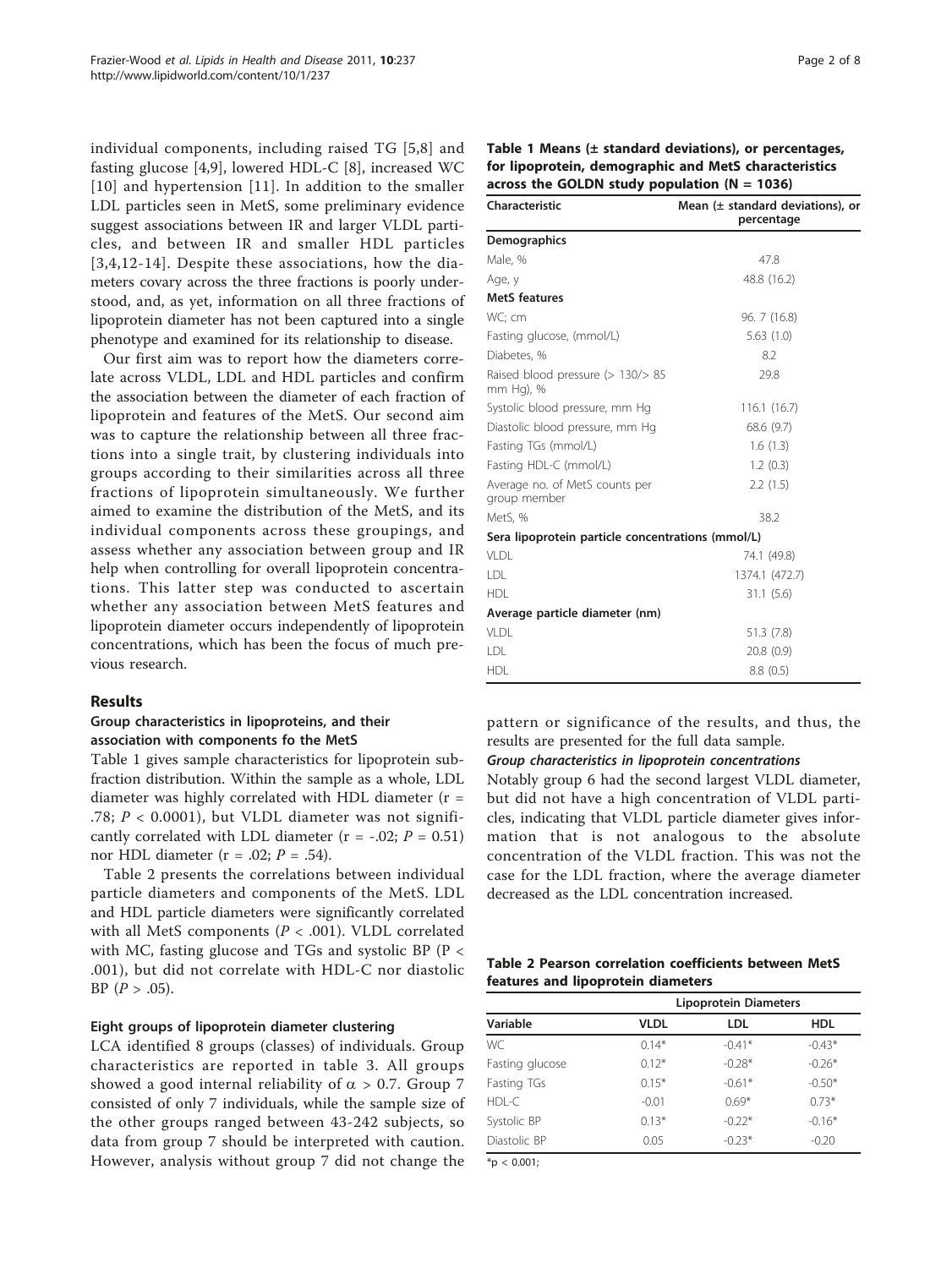#### <span id="page-2-0"></span>Group characteristics in components of the MetS

LCA group differences were examined using mixed models that controlled for age and sex, as well as adjusting for between center differences and familial correlation. WC ( $P < 0.0001$ , Table 3), fasting blood glucose ( $P$ < 0.0001, Table 3), fasting TG (P < 0.0001, Table 3), fasting HDL-C concentrations ( $P < 0.0001$ , Table 3), the prevalence of diabetes ( $P < 0.0001$ , Table 3) and the percentage of group members with elevated BP (> 130/> 85 mm Hg;  $P = 0.002$ , Table 3) all differed significantly between the 8 groups.

Statistical adjustment for overall lipoprotein concentrations All group differences remained significant ( $P < 0.0001$ ) when models simultaneously controlled for fasting VLDL, LDL and HDL concentrations; except for fasting glucose which showed only a trend ( $P = 0.05$ ; Table 3) for significance.

#### Comparisons between groups meeting the NCEP ATP-III criteria for the MetS

Overall, groups 1 and 2 had the greatest number of individuals  $(\sim 75\%)$  that met the ATP-III criteria for the MetS. Groups 1-2 showed the smallest LDL diameters, yet the largest VLDL diameters were contained in groups 2, 6 and 7.

In post hoc analyses, groups 1 and 2 were not significantly different from each other with regard to the number of individuals who met the ATP III criteria for the MetS ( $P = 0.80$ ), but WC, TG, glucose and diabetes prevalence were significantly higher ( $P < 0.001$ ) in LCA group 2 compared to group 1. Although LDL and HDL diameter did not differ between groups 1 and 2  $(P >$ .05), group 2 had significantly larger VLDL diameters (P < 0.0001) than group 1. As large VLDL diameter alone did not associate with MetS features, this indicates for

|                       | 1                                                                       | $\overline{2}$          | 3                       | 4                      | 5                       | 6                       | $\overline{7}$            | 8                       | p-value<br>⋇ |
|-----------------------|-------------------------------------------------------------------------|-------------------------|-------------------------|------------------------|-------------------------|-------------------------|---------------------------|-------------------------|--------------|
| $\mathbb N$           | 200                                                                     | 51                      | 242                     | 237                    | 176                     | 43                      | $\overline{7}$            | 80                      |              |
| $\alpha$ <sup>+</sup> | .76<br>$(.16; .76-.80)$                                                 | .80<br>$(.18; .75-.85)$ | .74<br>$(.18; .72-.76)$ | .72<br>$(.16; .7-.74)$ | .74<br>$(.16; .72-.76)$ | .78<br>$(.17; .73-.83)$ | .998<br>$(.01; .99-1.00)$ | .82<br>$(.18; .78-.86)$ |              |
| Male, %               | 72                                                                      | 61                      | 60                      | 44                     | 28                      | 19                      | 43                        | 14                      | < 0.0001     |
| Age, y                | 50.5 (15.0)                                                             | 50.9 (14.8)             | 50.6 (15.6)             | 46.8 (16.7)            | 47.5 (16.5)             | 41.1(17.5)              | 53.8 (26.1)               | 49.7 (16.3)             | 0.001        |
|                       | Average particle diameter (nm)                                          |                         |                         |                        |                         |                         |                           |                         |              |
| VLDL                  | 53.1 (3.33)                                                             | 65.7 (4.9)              | 45.6(3.1)               | 53.6 (3.4)             | 45.3(3.0)               | 64.2(5.2)               | 98.1 (14.6)               | 50.4(4.1)               | < 0.0001     |
| LDL                   | 19.8(4)                                                                 | $20.1$ (.6)             | 20.4(.4)                | $21.1$ (.4)            | $21.5$ (.4)             | 21.7(6)                 | 21.9(6)                   | 22.2(.4)                | < 0.0001     |
| <b>HDL</b>            | 8.4(.2)                                                                 | 8.5(.2)                 | 8.6(.2)                 | 9.0(.2)                | $9.2$ (.2)              | 9.4(.3)                 | 9.7(.3)                   | 9.7(.3)                 | < 0.0001     |
|                       | Distributions of lipoprotein subfractions (sera concentrations; nmol/L) |                         |                         |                        |                         |                         |                           |                         |              |
| VLDL                  |                                                                         |                         |                         |                        |                         |                         |                           |                         |              |
| Small                 | 39.5 (25.6)                                                             | 26.2 (17.3)             | 43.5 (23.8)             | 27.6 (14.3)            | 32.6 (18.2)             | 11.1(8.7)               | 4.6(7.0)                  | 18.6 (14.2)             | < 0.0001     |
| Medium                | 61.2(37.5)                                                              | 45.6 (51.3)             | 44.4 (33.7)             | 27.8 (34.0)            | 28.1 (24.4)             | 8.9(7.3)                | 3.0(2.3)                  | 17.7 (14.8)             | < 0.0001     |
| Large                 | 7.88(5.5)                                                               | 17.8 (24.6)             | 1.8(1.9)                | 3.8(5.3)               | .8(1.0)                 | 1.4(2.3)                | .4(0.4)                   | .9(1.3)                 | < 0.0001     |
| LDL                   |                                                                         |                         |                         |                        |                         |                         |                           |                         |              |
| Very small            | 1208.4<br>(400.9)                                                       | 1005.9<br>(359.3)       | 886.2 (374.8)           | 546.5 (266.4)          | 364.7 (227.4)           | 298.9 (273.0)           | 274.1 (219.1)             | 171.0 (156.8)           | < 0.0001     |
| Small                 | 1516.6<br>(462.2)                                                       | 1313.9<br>(466.4)       | 1178.7<br>(410.5)       | 745.2 (289.2)          | 528.1 (256.7)           | 431.0 (333.6)           | 351.0 (270.5)             | 215.4 (190.0)           | < 0.0001     |
| Medium<br>small       | 308.2 (123.4)                                                           | 308.1 (219.5)           | 292.5 (212.1)           | 198.6 (176.6)          | 163.4 (190.9)           | 132.1 (174.0)           | 76.89 (55.88)             | 44.7 (38.15)            | < 0.0001     |
| Large                 | 154.6 (116.1)                                                           | 238.5 (215.7)           | 291.3 (146.7)           | 470.8 (189.7)          | 560.7 (228.3)           | 630.1 (192.4)           | 775.99 (271.34)           | 746.86<br>(245.26)      | < 0.0001     |
| HDL                   |                                                                         |                         |                         |                        |                         |                         |                           |                         |              |
| Small                 | 25.0(5.0)                                                               | 24.6(5.4)               | 23.7 (4.9)              | 20.6(4.7)              | 19.9(5.1)               | 16.4(4.9)               | 16.58 (4.74)              | 17.89 (4.51)            | < 0.0001     |
| Medium                | 1.5(2.7)                                                                | 2.7(3.3)                | 1.9(2.5)                | 4.3(3.9)               | 4.0(4.2)                | 5.8(4.2)                | 3.22(5.22)                | 2.43(3.02)              | < 0.0001     |
| Large                 | 3.0(1.7)                                                                | 3.3(1.9)                | 4.6(1.8)                | 6.9(2.4)               | 8.7(2.3)                | 10.0(2.5)               | 11.50 (3.41)              | 12.42 (2.44)            | < 0.0001     |
|                       | Sera lipoprotein particle concentrations (nmol/L)                       |                         |                         |                        |                         |                         |                           |                         |              |
| VLDL                  | 108.6 (51.4)                                                            | 76.4 (54.2)             | 80.4 (39.1)             | 58.5 (38.7)            | 61.2(29.8)              | 28.8 (12.6)             | 11.60 (5.21)              | 42.19 (20.69)           | < 0.0001     |
| <b>LDL</b>            | 1760.0<br>(469.2)                                                       | 1624.3<br>(488.8)       | 1520.8<br>(424.6)       | 1202.6<br>(353.6)      | 1086.4<br>(330.6)       | 1025.0<br>(338.5)       | 1050.72<br>(205.79)       | 969.10<br>(304.47)      | < 0.0001     |
| <b>HDL</b>            | 29.1(5.5)                                                               | 30.2(5.3)               | 29.4 (5.7)              | 31.0 (5.5)             | 31.7(5.1)               | 31.8 (5.5)              | 31.89 (6.44)              | 32.01 (5.19)            | < 0.0001     |

\*Controls for family structure; Values in the table are means+/-SD, etc.

 $\dagger$   $\alpha$  is the internal reliability of the class and values above 0.70 are considered reliable [\[18](#page-7-0)].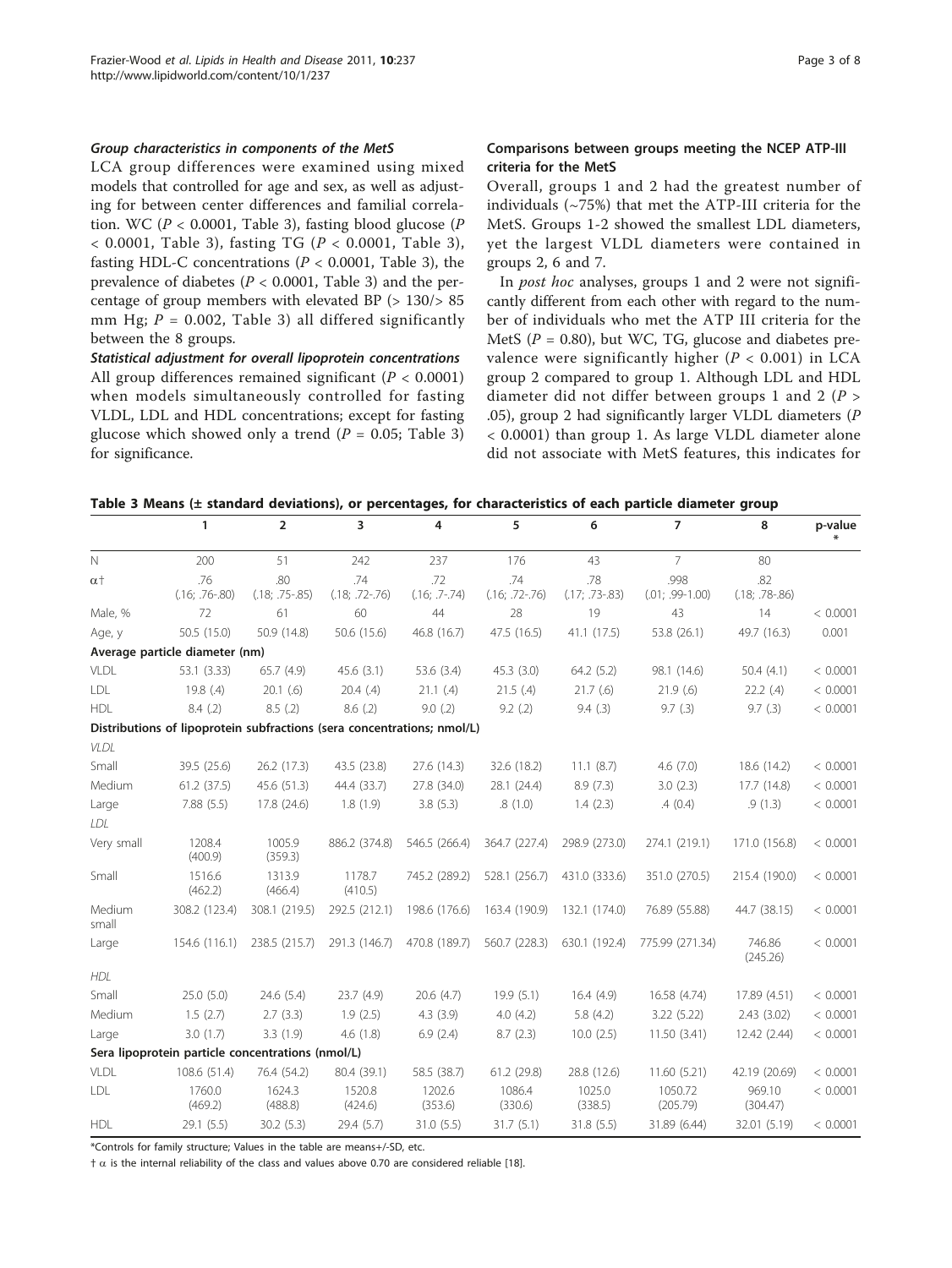the first time that it is the pattern of VLDL to LDL or HDL diameter that is indicative of MetS feature severity.

#### **Discussion**

The aim of this study was examine how the diameters of three fractions of lipoprotein co-varied, and to create a phenotype that, for the first time, reflects the pattern of lipoprotein diameters across VLDL, LDL and HDL particles. By examining the co-variation of this phenotype with the individual components of the MetS, we report that the MetS occurs alongside a reduction in LDL and HDL particle diameters. However, although VLDL diameter alone does not associate with MetS features, some of the most extreme IR features (the highest glucose, diabetes prevalence, TG, and WC) occur alongside smaller LDL and HDL particles, simultaneously with larger VLDL particles. As increased fasting glucose and TGs and increased WC are important indicators of CVD risk, the pattern of VLDL-LDL (or VLDL-HDL) diameters may have implications for starting identifying the highest risk groups for progression of IR into type II diabetes and cardiovascular disease.

Although previous studies into the role of LDL particle size in the MetS have largely used an increase in the concentration of the small LDL subfraction(s) as a marker of the MetS, previous analyses using particle diameters have been shown to be analogous to results using the concentration of particle subfractions [\[4\]](#page-6-0). Using diameters as trait components, instead of subfraction concentrations, has two potential advantages: [[1](#page-6-0)] there is no clear agreement on the number of subfractions within each fraction. Diameters are measured in nm and are a standardized unit. Using a standardized measurement (such NMR-based nm scale) over subfractions based on centrifugation and related techniques, makes replication in independent samples more straightforward, and may ease the use of information in clinical settings. The average diameter may reflect the distribution across NMR-based subfractions more than a single subfraction concentration alone. That is, an increase in a particular subfraction concentrations does not give information about whether this reflects an overall increase across all the subfractions. Overall shift in average particle diameter reflects subfraction distribution.

Our descriptive analysis reports that the MetS, and its individual features were characterized by small LDL and HDL particles. Previous research suggests that an increased concentration of small LDL particles is considered a marker of raised TG [[5,8](#page-6-0)], raised fasting glucose [[4,9](#page-6-0)], lowered HDL-C [[8\]](#page-6-0), increased WC [\[10](#page-6-0)] and hypertension [[11\]](#page-6-0). Much of the research supports a shift to smaller HDL in IR [[3](#page-6-0),[4,12-14\]](#page-6-0). The groups created during the LCA showed significant differences in all components of the MetS, and so our study unifies

previous information, and supports the association of small LDL [[7\]](#page-6-0) and HDL particles with the components of the MetS.

To extend our understanding of how lipoprotein diameters may be a marker of IR features, LCA analysis grouped individuals by their similarities for each of the three fractions of lipoprotein. Thus, the groups reflected relationships between the diameters of the various fractions of lipoprotein within a unified trait. As LDL particle diameter increased across the groups, so did HDL particle diameter. VLDL diameter was not correlated with LDL diameter, which is important as it indicates at least partially separable genetic and/or environmental influences to LDL and VLDL particle diameter formation.

The groups containing individuals with small LDL and HDL diameters are highly enriched for the presence of the MetS, a risk factor for incident diabetes and cardiometabolic disease [[1,2\]](#page-6-0). The inclusion of VLDL diameter into the particle diameter pattern stratified those with the MetS into two further groups, one of which (group 2) has more extreme IR features i.e., increased WC, glucose, TG and diabetes prevalence, although there was not a significant difference in the average number of MetS components between the groups. Thus, when LDL diameter is known, the inclusion of HDL diameter in a trait is minimally informative. But knowledge of the VLDL diameter increased trait sensitivity as to the degree of abnormality across several of the individual components of the MetS. Given the relationship of IR to and cardiovascular events [[2](#page-6-0)], this trait may provide, or contribute to, a useful tool, available from a quick serum test, for identifying those at the highest risk of incident diabetes or cardiometabolic disease from those who meet MetS criteria.

To confirm that the associations between the groups and components of the MetS were not confounded by an association between particle diameter and overall particle numbers, we additionally controlled for lipoprotein concentrations. In these models, WC, fasting TG, systolic BP and HDL-C did differ significantly between the groups ( $P < 0.0001$ ), but fasting glucose and diastolic BP showed only a trend towards an association ( $P = 0.05$ ). Thus, the association between the mean value for components of the MetS and a trait created from fasting particle diameter pattern is not attributable to any shared association with overall lipoprotein concentrations.

Although the clustering of individuals by VLDL, LDL and HDL particle diameter may provide an important trait for future risk stratification, our study should be viewed in light of some limitations. Firstly, differences by race both in lipoprotein patterns, and in the association of lipoprotein pattern with MetS features needs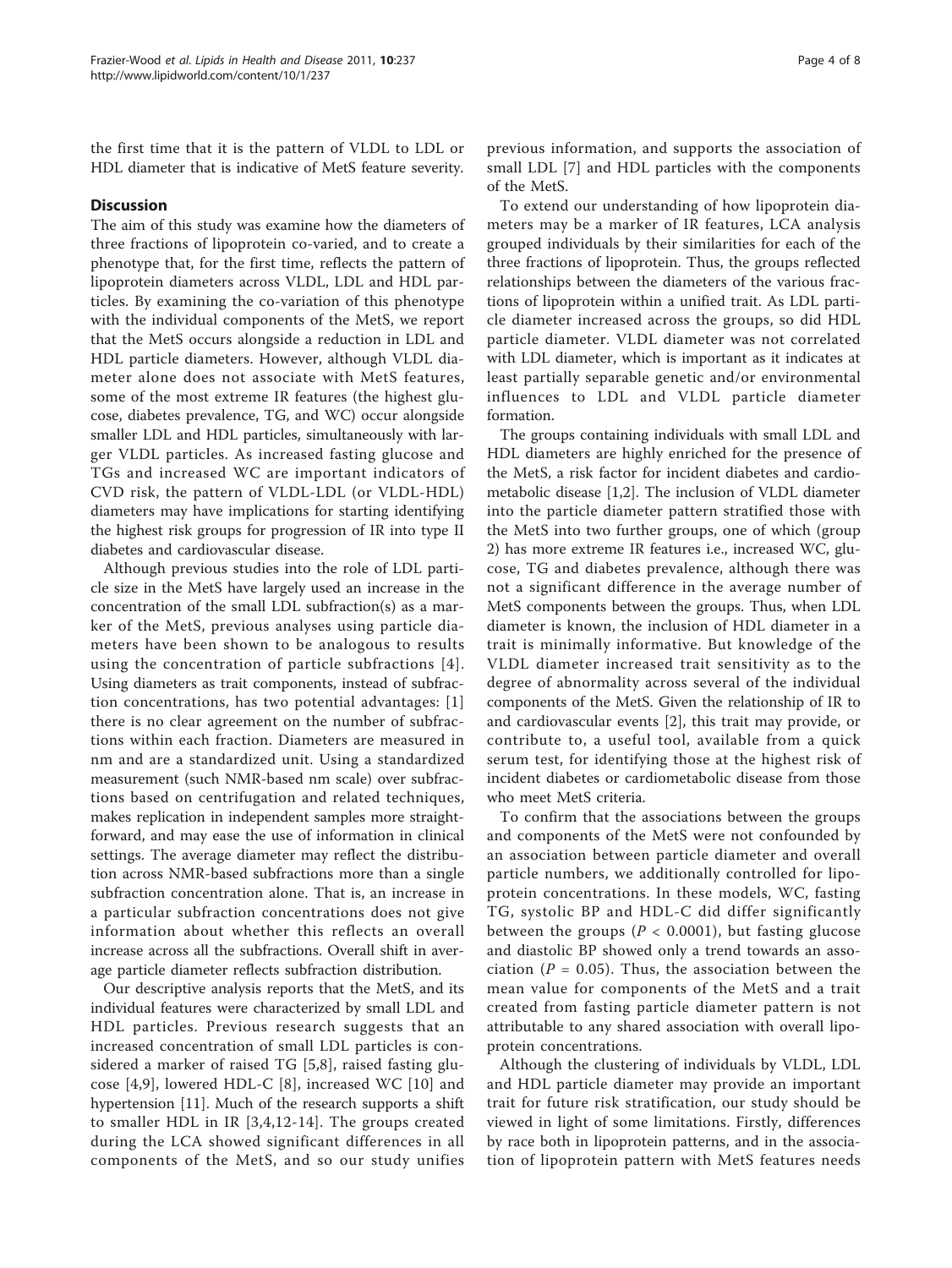examination, which was not possible within the current sample. Secondly, and crucially, the use of cross-sectional data precluded any causal inferences regarding predictive value of particle diameter clustering to the MetS, or regarding the association between particle diameter clustering and incident diabetes/cardiometabolic disorder. This is an important future direction for this work.

Overall, while LDL particle diameter correlated with HDL particle diameter (in a fasted state), VLDL diameter varied independently of LDL, and the inclusion of information on diameter from three fractions of lipoprotein was more informative about MetS features than that of a single fraction. The MetS was marked by small LDL and HDL diameters, but, together, large VLDL and small LDL and HDL diameters marked those with the highest glucose, diabetes prevalence, TG, and WC. Thus, together, a combination of LDL and VLDL diameter may provide the best tool for identifying those at increased risk for type II diabetes or CVD. It is of great interest to see, in longitudinal studies, if changes in lipoprotein diameter pattern occur before the presence of the MetS, or simply alongside, and to establish whether this pattern of small LDL and large VLDL particles can be shown to convey increased risk for incident diabetes and cardiovascular events.

#### Material and methods

#### Participants

The study population consisted of 1,328 men and women in the Genetics of Lipid-Lowering Drugs and Diet Network (GOLDN) study. All participants were white men and women recruited from Minneapolis, Minnesota and Salt Lake City, Utah. The primary aim of the GOLDN study was to characterize the role of genetic and dietary factors on an individual's response to fenofibrate; and, the details of the GOLDN study have been published elsewhere [[15\]](#page-6-0). GOLDN consisted of an initial screening visit (visit 0) during which participants were asked to discontinue the use of lipid lowering drugs. Approximately 4 to 8 weeks later, baseline blood chemistries were measured (visit 1). A day later (visit 2) participants' blood samples were collected before (fasting) and after (postprandial) participating in a high fat meal challenge. On subsequent visits 3 and 4, fasting and postprandial blood samples were collected after a 3-week open label fenofibrate trial. For this analysis, we used fasting data from visit 2. This includes data only from subjects who were willing to participate in the high fat meal intervention. The final sample consisted of 1036 individuals across 187 families; 497 men and 539 women (mean  $\pm$  SD: 48.8  $\pm$  16.2 y of age). The protocol was approved by the Institutional Review Boards at the University of Minnesota, University of Utah, Tufts University/New England Medical Center and the University of Alabama at Birmingham. Written informed consent was obtained from all participants.

#### Data collection

Clinical characteristics including anthropometric and blood-pressure measurements were taken at the study clinics where a fasting blood sample was also drawn, as described previously [[15\]](#page-6-0). Questionnaires were administered to collect demographic data and information on lifestyle attributes and medical history.

#### Anthropometric data

WC and BP data were collected by trained research staff who were instructed to take measurements against the skin or over lightweight non-constricting underwear. The tape was placed horizontally at the level of the umbilicus (navel), and the results recorded to the nearest centimeter, rounded down. BP data for both systolic and diastolic measurement were taken as the average of two consecutive readings which was rounded to the nearest integer.

#### Biochemical measurements

All plasma samples used for this analysis were collected after an 8-hour fast and analyzed together at the end of the study. Measurements of overall plasma TG, VLDL, LDL, HDL and HDL-C concentrations were determined using enzymatic assays as previously described [[16\]](#page-6-0). The serum concentrations of each subfraction are expressed in nmol/L. Measurements of VLDL, LDL and HDL diameter, and concentrations of each subfraction were determined by nuclear magnetic resonance (NMR) spectroscopy [\[17\]](#page-7-0). NMR detects the signal emitted by lipoprotein methyl-group protons when in the field of a magnet charged at 400 MHz. The NMR signal is deconvoluted to obtain estimates of particle numbers for each of several lipoprotein fractions. The weighted average particle diameter for each lipoprotein fraction (VLDL, LDL and HDL) is calculated as the sum of the average lipoprotein particle diameters multiplied by the relative mass percentage, based on the amplitude of the methyl NMR signal and given in nm. The ranges of diameters within each subfraction are shown in Table [4.](#page-5-0) Note that NMR groups IDL as a subclass of LDL [\[17](#page-7-0)].

#### MetS components

The NCEP ATP III definition is used in this analysis, defined as the presence of three or more of the following features: 1) WC > 102 cm [> 40 in] for men, > 88 cm [> 35 in] for women; 2) TG  $\geq$  150 mg/dl; 3) HDL-C; < 40 mg/dl in men, < 50 mg/dl in women; 4) blood pressure (BP)  $\geq$  130  $\geq$  85 mmHg; and 5) impaired fasting glucose  $=$  > 100 mg/dl [[1\]](#page-6-0).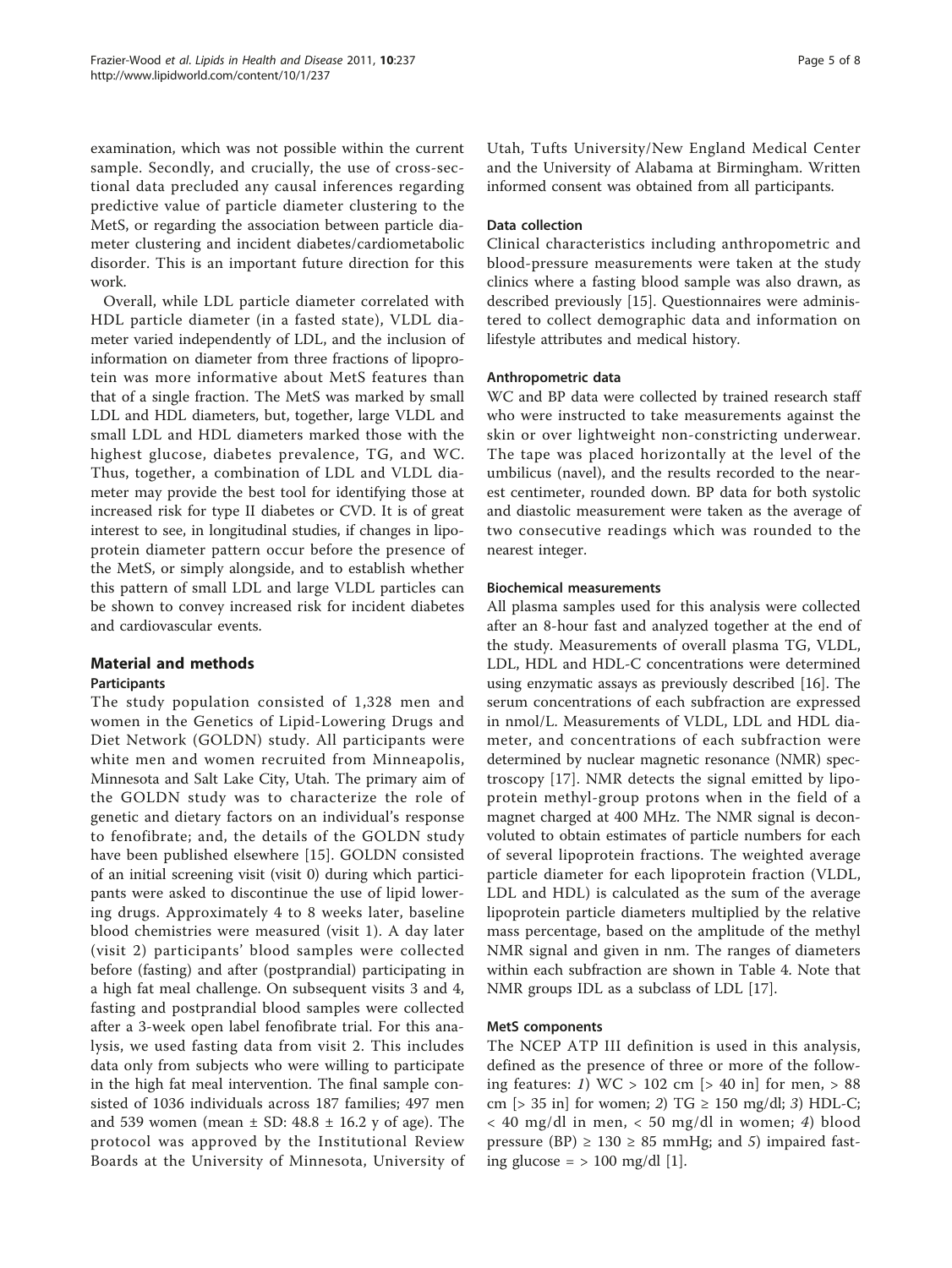<span id="page-5-0"></span>Table 4 Diameter ranges of lipoprotein subclasses when measured by NMR [[17\]](#page-7-0)

| NMR lipoprotein parameter | Diameter range (nm) |
|---------------------------|---------------------|
| <b>VLDL</b>               |                     |
| Large VLDL/chylomicrons   | >60                 |
| Medium VI DI              | 35-60               |
| Small VLDL                | 27-35               |
| <b>LDL</b>                |                     |
| IDI                       | 23-27               |
| Large LDL                 | $21.2 - 23$         |
| $Small$ $DI$              | $18 - 21.2$         |
| Medium small I DI         | 19.8-21.2           |
| Very small LDL            | 18-19.8             |
| <b>HDL</b>                |                     |
| Large HDL                 | $8.8 - 13$          |
| Medium HDL                | $8.2 - 8.8$         |
| Small HDL                 | $7.3 - 8.2$         |

#### Statistical analysis

Statistical analyses were carried out using SAS for Windows, version 9.2 (SAS Institute, Cary, NC).

#### Initial analysis

Pearson correlations were run to examine the correlation between components of the MetS and lipoprotein diameters. For this analysis, TG concentrations and VLDL diameter were skewed and a natural logarithmic transformation applied to approximate a normal distribution.

#### Clustering of individuals, into groups, based on similar VLDL, LDL and HDL diameters

Latent class analysis (LCA), a form of cluster analysis that groups individuals based on similarities within specified measures, was used to group study participants into 8 groups based on their average VLDL, LDL and HDL fractions. The aim of these analyses was to cluster together individuals who have a similar absolute average diameter for each of the three fractions of lipoprotein (VLDL, LDL and HDL).

#### Advantages of LCA

Unlike commonly used difference methods, such as raw or residual difference scores, LCA can characterize means and differences across more than two measures. Further, LCA allows for a multinomial pattern of difference. Where responses can increase or decrease (e.g. LDL may be larger or smaller than VLDL), alternative methods can (1) oversimplify and (2) average out these complex difference patterns. LCA also allows a statistically significant assessment, through maximum-likelihood model fit comparisons, of the number of discrete groups within a population.

The LCA was implemented using the TRAJ Procedure in SAS [\[18](#page-7-0)]. LCA clusters individuals into classes according to similarities in the mean diameter for each fraction of lipoprotein using an iterative approach [\[19](#page-7-0)]. Initially, all participants are considered to be in a single class. Classes are added until an additional class does not improve the fit of the model as assessed using the log Bayes Factor  $({_{log}BF})$ . LCA uses maximum likelihood estimation, with standardized data to ease optimization.

For each individual, the probability of membership of each group is given (which all sum to 1.00). Using a maximum-probability assignment rule, each individual is assigned to the group for which he/she has the highest probability of membership. The average posterior probability of group membership is the average of all the membership probabilities of all participants assigned to that group and is analogous to the internal reliability (the  $\alpha$ ) of the class. An average posterior probability of over 0.70 is considered reliable [\[19](#page-7-0)]. Figure 1 represents the results of the LCA, using standardized data for ease of display. For this figure only, each fraction of lipoprotein was standardized using the PROC STANDARD command.

#### Group characteristics

We used mixed models to determine whether the distribution of lipid particle subfraction concentrations and components of the MetS varied significantly by LCA

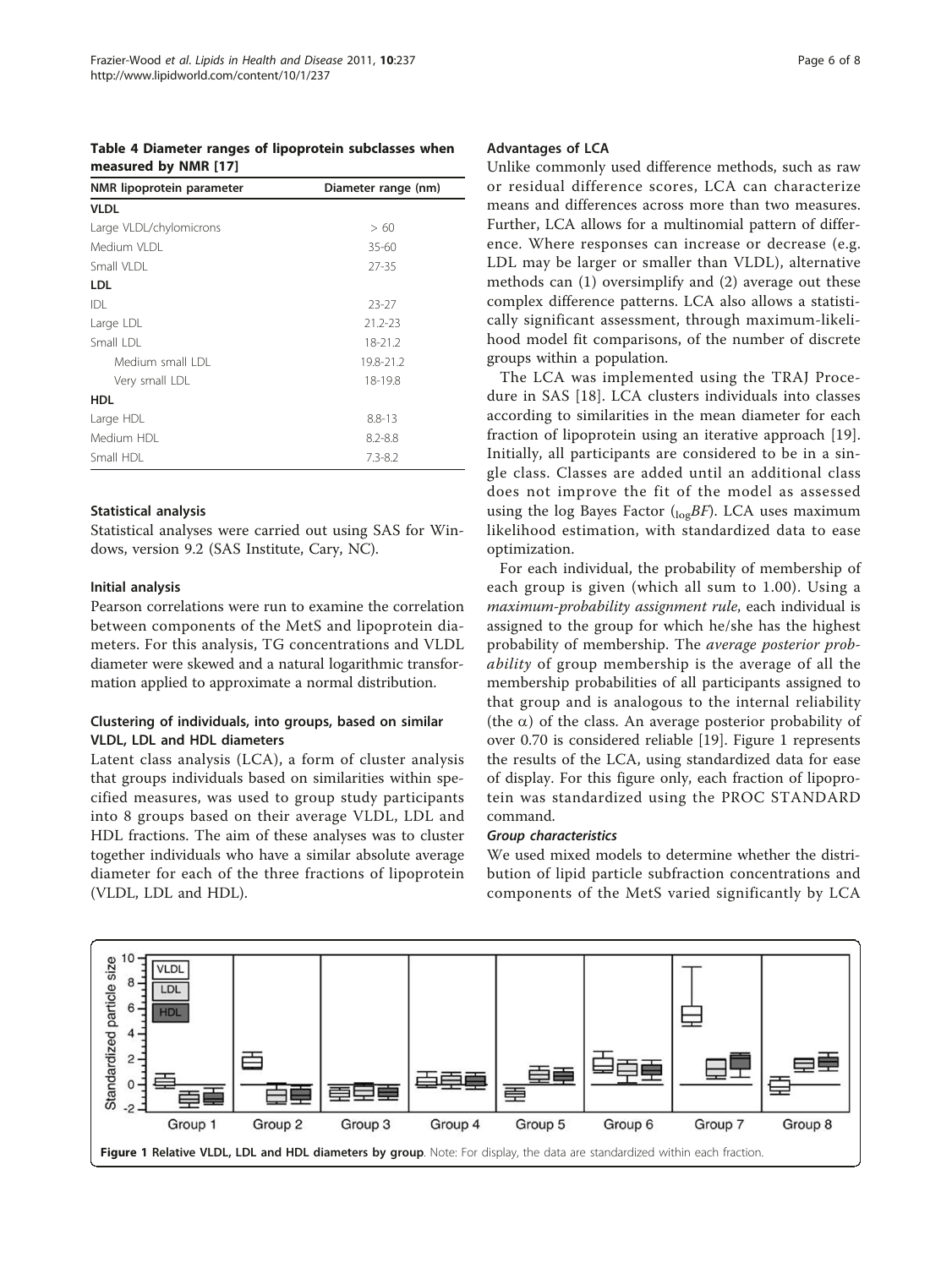<span id="page-6-0"></span>groups. In these models, study center and pedigree were modeled as random effects.

Categorical MetS variables were modeled using PROC GENMOD while continuous ones were modeled using PROC MIXED in models that included LCA group, sex and age as fixed effects. The categorical MetS variables were hypertension and diabetes prevalence, while the continuous ones were WC, fasting glucose, TG and HDL-C concentrations. Systolic and diastolic measurements were included as continuous variables, for additional information.

Additional models were then run which controlled for VLDL, LDL and HDL concentrations.

#### Sensitivity analysis

To exclude the possibility that any significant betweengroup differences in components of the MetS were driven by a few extreme data points or outliers, all mixed models were additionally run without values +/- 4 SD from the mean of the outcome variable. The direction of results, and all significance levels remained the same, so results are reported here using the full sample.

#### Abbreviations

BP: Blood pressure; HDL: High-density lipoprotein; IR: Insulin resistance; LCA: Latent class analysis; LDL: Low-density lipoprotein; MetS: Metabolic syndrome; NMR: Nuclear resonance spectroscopy; VLDL: Very-low density lipoprotein; WC: Waist circumference

#### Acknowledgements

We are grateful to the staff of the GOLDN study for the assistance in data collection and management.

Sources of funding

This study was funded by NHLBI grant number U01HL072524. Financial disclosures: None to declare. Disclosure: All authors declare that they have no conflicts of interests.

#### Author details

<sup>1</sup>Department of Epidemiology, University of Alabama at Birmingham, School of Public Health, AL, USA. <sup>2</sup>Department of Biostatistics, Section on Statistical Genetics, University of Alabama at Birmingham, School of Public Health, AL, USA. <sup>3</sup>Department of Medicine, Division of Preventive Medicine, University of Alabama at Birmingham, AL, USA. <sup>4</sup>Birmingham VA Medical Center, Birmingham, AL, USA. <sup>5</sup>Nutrition Obesity Research Center, University of Alabama at Birmingham, School of Public Health, AL, USA. <sup>6</sup>Division of Statistical Genomics, Department of Genetics, Washington University, School of Medicine, 4444 Forest Park Boulevard-Box 8506, St. Louis, MO, USA. <sup>7</sup> Department of Laboratory Medicine and Pathology, University of Minnesota, MN. <sup>8</sup> Department of Internal Medicine, University of Utah, Salt Lake City, UT, USA. <sup>9</sup>JM-USDA-HNRCA, Tufts University, Boston, MA, USA. <sup>10</sup>The Department of Epidemiology and Population Genetics. Centro Nacional Investigación Cardiovasculares (CNIC) Madrid, Spain. <sup>11</sup>IMDEA Food, Madrid, Spain.

#### Authors' contributions

ACFW carried out the analysis and wrote the manuscript, SG, WTG, EKK, IBB, HKT, MYT, PNH and JMO helped with critical revision of the manuscript, DKA is PI of the study and helped with critical revision of the manuscript. All authors read and approved the final manuscript.

#### Competing interests

The authors declare that they have no competing interests.

Received: 28 October 2011 Accepted: 19 December 2011 Published: 19 December 2011

#### References

- 1. Alberti KG, Eckel RH, Grundy SM, Zimmet PZ, Cleeman JI, Donato KA, Fruchart JC, James WP, Loria CM, Smith SC Jr: [Harmonizing the metabolic](http://www.ncbi.nlm.nih.gov/pubmed/19805654?dopt=Abstract) [syndrome: a joint interim statement of the International Diabetes](http://www.ncbi.nlm.nih.gov/pubmed/19805654?dopt=Abstract) [Federation Task Force on Epidemiology and Prevention; National Heart,](http://www.ncbi.nlm.nih.gov/pubmed/19805654?dopt=Abstract) [Lung, and Blood Institute; American Heart Association; World Heart](http://www.ncbi.nlm.nih.gov/pubmed/19805654?dopt=Abstract) [Federation; International.](http://www.ncbi.nlm.nih.gov/pubmed/19805654?dopt=Abstract) Circulation 2009, 120:1640-5.
- 2. Arad Y, Newstein D, Cadet F, Roth M, Guerci AD: Association of multiple risk factors and insulin resistance with increased prevalence of asymptomatic coronary artery disease by an electron-beam computed tomographic study. Arteriosclerosis, Thrombosis, and Vascular 2001, 21:2051-8.
- 3. Wood AC, Glasser S, Garvey WT, Kabagambe EK, Borecki IB, Tiwari HK, Tsai MY, Hopkins PN, Ordovas JM, Arnett DK: Lipoprotein Lipase S447X variant associated with VLDL, LDL and HDL diameter clustering in the Metabolic Syndrome. Lipids in Health and Disease 10(1):143.
- 4. Garvey WT, Kwon S, Zheng D, Shaughnessy S, Wallace P, Hutto A, Pugh K, Jenkins AJ, Klein RL, Liao Y: [Effects of insulin resistance and type 2](http://www.ncbi.nlm.nih.gov/pubmed/12540621?dopt=Abstract) [diabetes on lipoprotein subclass particle size and concentration](http://www.ncbi.nlm.nih.gov/pubmed/12540621?dopt=Abstract) [determined by nuclear magnetic resonance.](http://www.ncbi.nlm.nih.gov/pubmed/12540621?dopt=Abstract) Diabetes 2003, 52:453-62.
- 5. Mykkanen L, Haffner SM, Rainwater DL, Karhapaa P, Miettinen H, Laakso M: [Relationship of LDL size to insulin sensitivity in normoglycemic men.](http://www.ncbi.nlm.nih.gov/pubmed/9261279?dopt=Abstract) Arteriosclerosis, Thrombosis, and Vascular Biology 1997, 17:1447-53.
- 6. Hulthe J, Bokemark L, Wikstrand J, Fagerberg B: [The metabolic syndrome,](http://www.ncbi.nlm.nih.gov/pubmed/10978261?dopt=Abstract) [LDL particle size, and atherosclerosis: the Atherosclerosis and Insulin](http://www.ncbi.nlm.nih.gov/pubmed/10978261?dopt=Abstract) [Resistance \(AIR\) study.](http://www.ncbi.nlm.nih.gov/pubmed/10978261?dopt=Abstract) Arteriosclerosis, Thrombosis, and Vascular Biology 2000, 20:2140-7.
- 7. Kathiresan S, Otvos JD, Sullivan LM, Keyes MJ, Schaefer EJ, Wilson PWF, D'Agostino RB, Vasan RS, Robins SJ: [Increased small low-density](http://www.ncbi.nlm.nih.gov/pubmed/16380547?dopt=Abstract) [lipoprotein particle number: a prominent feature of the metabolic](http://www.ncbi.nlm.nih.gov/pubmed/16380547?dopt=Abstract) [syndrome in the Framingham Heart Study.](http://www.ncbi.nlm.nih.gov/pubmed/16380547?dopt=Abstract) Circulation 2006, 113(1):20-9.
- 8. Gray RS, Robbins DC, Wang W, Yeh JL, Fabsitz RR, Cowan LD, Welty TK, Lee ET, Krauss RM, Howard BV: [Relation of LDL size to the insulin](http://www.ncbi.nlm.nih.gov/pubmed/9409247?dopt=Abstract) [resistance syndrome and coronary heart disease in American Indians.](http://www.ncbi.nlm.nih.gov/pubmed/9409247?dopt=Abstract) [The Strong Heart Study.](http://www.ncbi.nlm.nih.gov/pubmed/9409247?dopt=Abstract) Arteriosclerosis, Thrombosis, and Vascular Biology 1997, 17:2713-20.
- 9. Barakat HA, Carpenter JW, McLendon VD, Khazanie P, Leggett N, Heath J, Marks R: [Influence of obesity, impaired glucose tolerance, and NIDDM on](http://www.ncbi.nlm.nih.gov/pubmed/2245877?dopt=Abstract) [LDL structure and composition. Possible link between hyperinsulinemia](http://www.ncbi.nlm.nih.gov/pubmed/2245877?dopt=Abstract) [and atherosclerosis.](http://www.ncbi.nlm.nih.gov/pubmed/2245877?dopt=Abstract) Diabetes 1990, 39:1527-33.
- 10. Lemieux I, Pascot A, Couillard C, Lamarche B, Tchernof A, Almeras N, Bergeron J, Gaudet D, Tremblay G, Prud'homme D, Nadeau A, Despres JP: [Hypertriglyceridemic waist: A marker of the atherogenic metabolic triad](http://www.ncbi.nlm.nih.gov/pubmed/10889128?dopt=Abstract) [\(hyperinsulinemia; hyperapolipoprotein B; small, dense LDL\) in men?](http://www.ncbi.nlm.nih.gov/pubmed/10889128?dopt=Abstract) Circulation 2000, 102:179-84.
- 11. Kazumi T, Kawaguchi A, Sakai K, Hirano T, Yoshino G: [Young men with](http://www.ncbi.nlm.nih.gov/pubmed/12032101?dopt=Abstract) [high-normal blood pressure have lower serum adiponectin, smaller LDL](http://www.ncbi.nlm.nih.gov/pubmed/12032101?dopt=Abstract) [size, and higher elevated heart rate than those with optimal blood](http://www.ncbi.nlm.nih.gov/pubmed/12032101?dopt=Abstract) [pressure.](http://www.ncbi.nlm.nih.gov/pubmed/12032101?dopt=Abstract) Diabetes Care 2002, 25:971-6.
- 12. Goff DC Jr, D'Agostino RB Jr, Haffner SM, Otvos JD: [Insulin resistance and](http://www.ncbi.nlm.nih.gov/pubmed/15690322?dopt=Abstract) [adiposity influence lipoprotein size and subclass concentrations. Results](http://www.ncbi.nlm.nih.gov/pubmed/15690322?dopt=Abstract) [from the Insulin Resistance Atherosclerosis Study.](http://www.ncbi.nlm.nih.gov/pubmed/15690322?dopt=Abstract) Metabolism 2005, 54:264-70.
- 13. Liao Y, Kwon S, Shaughnessy S, Wallace P, Hutto A, Jenkins AJ, Klein RL, Garvey WT: [Critical evaluation of adult treatment panel III criteria in](http://www.ncbi.nlm.nih.gov/pubmed/15047659?dopt=Abstract) identifying [insulin resistance with dyslipidemia.](http://www.ncbi.nlm.nih.gov/pubmed/15047659?dopt=Abstract) Diabetes Care 2004, 27:978-83.
- 14. Festa A, Williams K, Hanley AJ, Otvos JD, Goff DC, Wagenknecht LE, Haffner SM: Nuclear magnetic resonance lipoprotein abnormalities in prediabetic subjects in the Insulin Resistance Atherosclerosis Study. Circulation 111:3465-72.
- 15. Kabagambe EK, Ordovas JM, Tsai MY, Borecki IB, Hopkins PN, Glasser SP, et al: [Smoking, inflammatory patterns and postprandial](http://www.ncbi.nlm.nih.gov/pubmed/18804210?dopt=Abstract) [hypertriglyceridemia.](http://www.ncbi.nlm.nih.gov/pubmed/18804210?dopt=Abstract) Atherosclerosis 2009, 203:633-9.
- 16. Lai CQ, Arnett DK, Corella D, Straka RJ, Tsai MY, Peacock JM, Adiconis X, Parnell LD, Hixson JE, Province MA, Ordovas JM: [Fenofibrate effect on](http://www.ncbi.nlm.nih.gov/pubmed/17431185?dopt=Abstract) [triglyceride and postprandial response of apolipoprotein A5 variants: the](http://www.ncbi.nlm.nih.gov/pubmed/17431185?dopt=Abstract) [GOLDN study.](http://www.ncbi.nlm.nih.gov/pubmed/17431185?dopt=Abstract) Arteriosclerosis, Thrombosis, and Vascular Biology 2007, 27:1417-25.